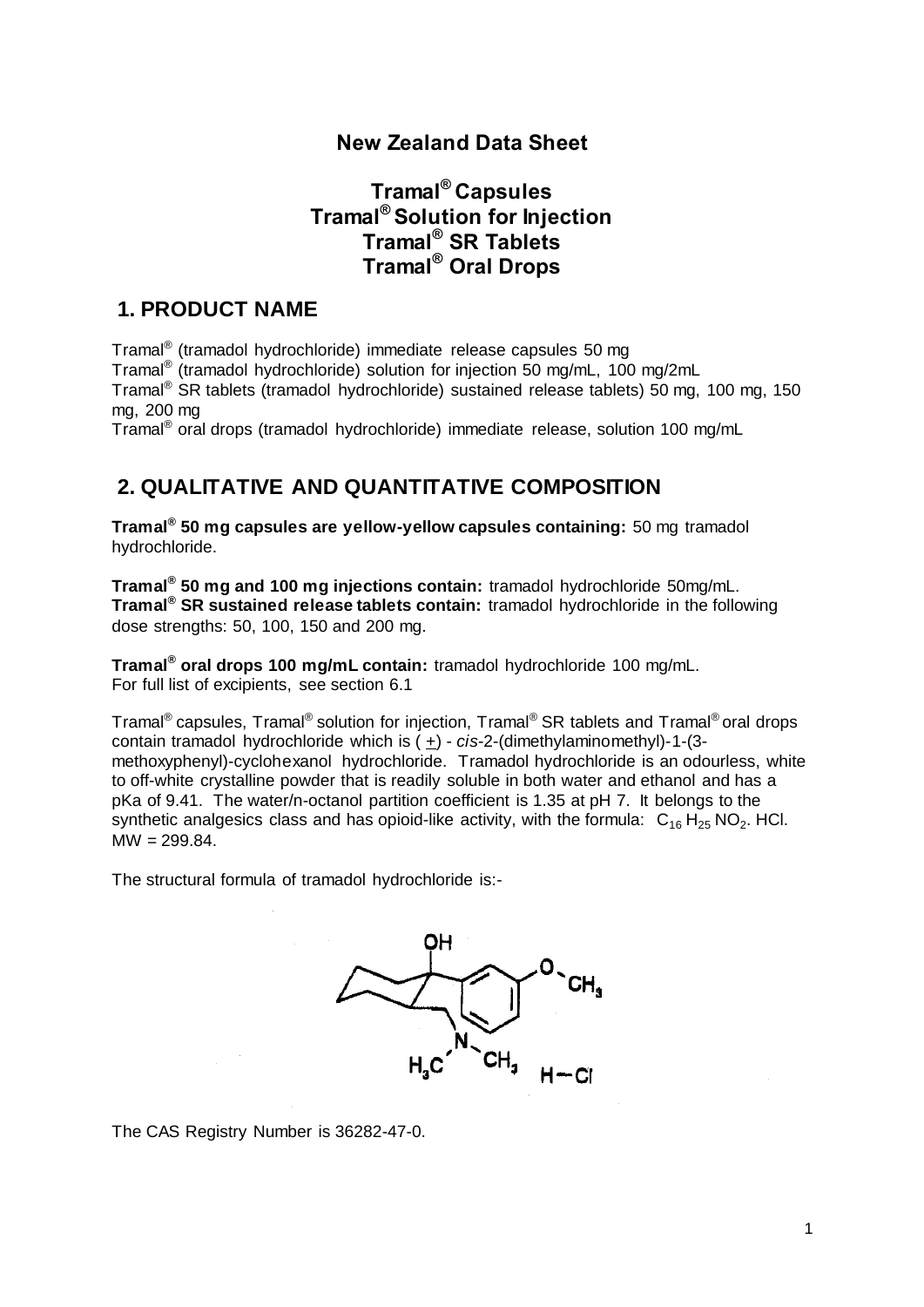# **3. PHARMACEUTICAL FORM**

Tramal $^{\circledR}$  capsules are oblong, yellow/yellow, shiny hard gelatine capsules size 4.

Tramal® solution for injection is clear, colourless solution.

Tramal<sup>®</sup> oral drops, solution are available in bottle with dropper device or bottle with metered dose pump.

Tramal® SR 50mg sustained release tablets are pale yellow coloured, round, biconvex, filmcoated tablets, engraved with "T0" on one side and Grunenthal logo on the other side.

Tramal<sup>®</sup> SR 100 mg sustained release tablets are supplied as white, round, biconvex, filmcoated tablets, engraved with"T1" on one side and the Grunenthal logo on the other side.

Tramal<sup>®</sup> SR 150 mg sustained release tablets are supplied as pale orange-coloured, round, bi-convex, film-coated tablets, engraved with "T2" on one side and the Grunenthal logo on the other side.

Tramal<sup>®</sup> SR 200 mg sustained release tablets are supplied as slightly brownish orangecoloured, round, bi-convex, film-coated tablets, engraved with "T3" on one side and the Grunenthal logo on the other side

## **4. CLINICAL PARTICULARS**

## **4.1 Therapeutic indications**

Relief of moderate to severe pain.

## **4.2 Dose and method of administration**

## Dose

The dose of tramadol should be titrated to the severity of the pain and the clinical response of the individual patient. Tramadol is approved for use in adults, adolescents, and children over the age of 2 years. See the **Paediatric Use** section below for children aged between 2 and 12 years.

The recommended dosage of Tramal® capsules, Tramal® solution for injection, Tramal® SR tablets and Tramal® oral drops respectively are as follows:

## **Tramal® capsules**

**Oral administration** - for the treatment of moderate pain Tramal<sup>®</sup> 50 – 100 mg administered two or three times daily may be sufficient. Tramal® 50 mg may be adequate as the initial dose for moderate pain.

For moderate to severe pain, 50 – 100 mg as needed for relief, every four to six hours may be administered. Tramal<sup>®</sup> 100mg is usually more effective as the initial dose for more severe pain.

The maximum daily dose should not exceed 400mg per day.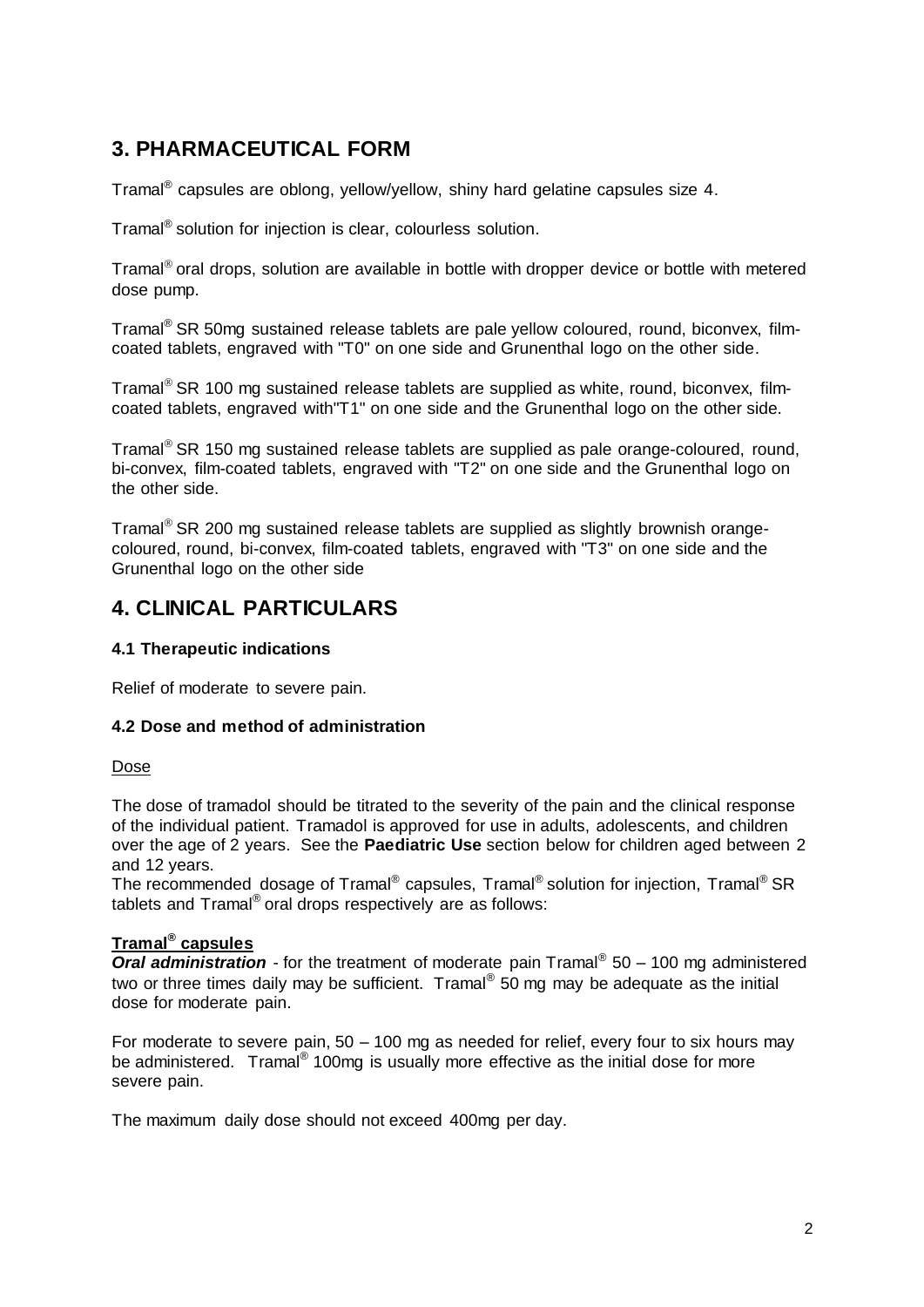## **Tramal® solution for injection**

**Parenteral administration** - Tramal<sup>®</sup> injection may be administered by intravenous injection by intravenous or intramuscular injection. Few data are available on the administration of Tramal® by repeated intramuscular injection. Intravenous injections should be given slowly over 2-3 minutes.

For postoperative pain, an initial bolus of 100 mg should be administered. Subsequent doses of 50mg or 100mg every four to six hours may be given, up to a total daily dose of 600 mg.

For less severe pain, 50 mg or 100 mg every four to six hours to a maximum of 400 mg per day.

## **PHARMACEUTICAL PRECAUTIONS**

Tramal<sup>®</sup> solution for injection is incompatible with injection solutions containing diclofenac, indomethacin, phenylbutazone, diazepam, flunitrazepam, glyceryl trinitrate or midazolam. Tramal<sup>®</sup> solution for injection is compatible with the following intravenous fluids:  $0.9\%$ sodium chloride, 5% glucose, 4.2% sodium bicarbonate, Ringer's solution, Ringer's lactate solution, Dextran 40 (10%) or polygeline 3.5%.

## **Tramal® SR tablets**

*Oral administration* - the recommended dose of Tramal<sup>®</sup> SR in adults and adolescents over the age of 12 years is 100 mg to 200 mg twice daily, preferably morning and evening.

For initial titration therapy, a lower starting dose may be appropriate for some patients.

The tablets are to be taken whole, not divided or chewed, with sufficient liquid, irrespective of food intake.

The maximum daily dose should not exceed 400 mg per day.

## **Tramal® oral drops, solution with dropper device**

**Oral administration** - for moderate pain, the recommended dose of Tramal<sup>®</sup> oral drops in adults and adolescents over the age of 12 years is a single dose of 20 drops of Tramal® oral drops. This provides 50 mg of tramadol hydrochloride. If there is no pain relief after 30 to 60 minutes, a second dose of 20 drops of Tramal® oral drops can be taken. Depending on the pain, the analgesic effect lasts for 4 to 6 hours.

For severe pain, the recommended dose of Tramal® oral drops in adults and adolescents over the age of 12 years is a single dose of 40 drops of Tramal® oral drops. This provides 100 mg of tramadol hydrochloride.

The maximum daily dose should not exceed a total of 160 drops (that is  $8 \times 20$  drops or  $4 \times$ 40 drops). This maximum daily dose provides 400 mg tramadol hydrochloride.

If more than 7 days have elapsed since the pump has been used, it is essential to re-prime the pump for accurate dispensing by pressing the nozzle 5 times immediately prior to use.

Contents of tramadol hydrochloride in single drops:

| Drop number | Tramadol<br>hydrochloride |
|-------------|---------------------------|
| 1 drop      | $2.5 \text{ mg}$          |
| 5 drops     | $12.5$ mg                 |
| 10 drops    | $25 \text{ mg}$           |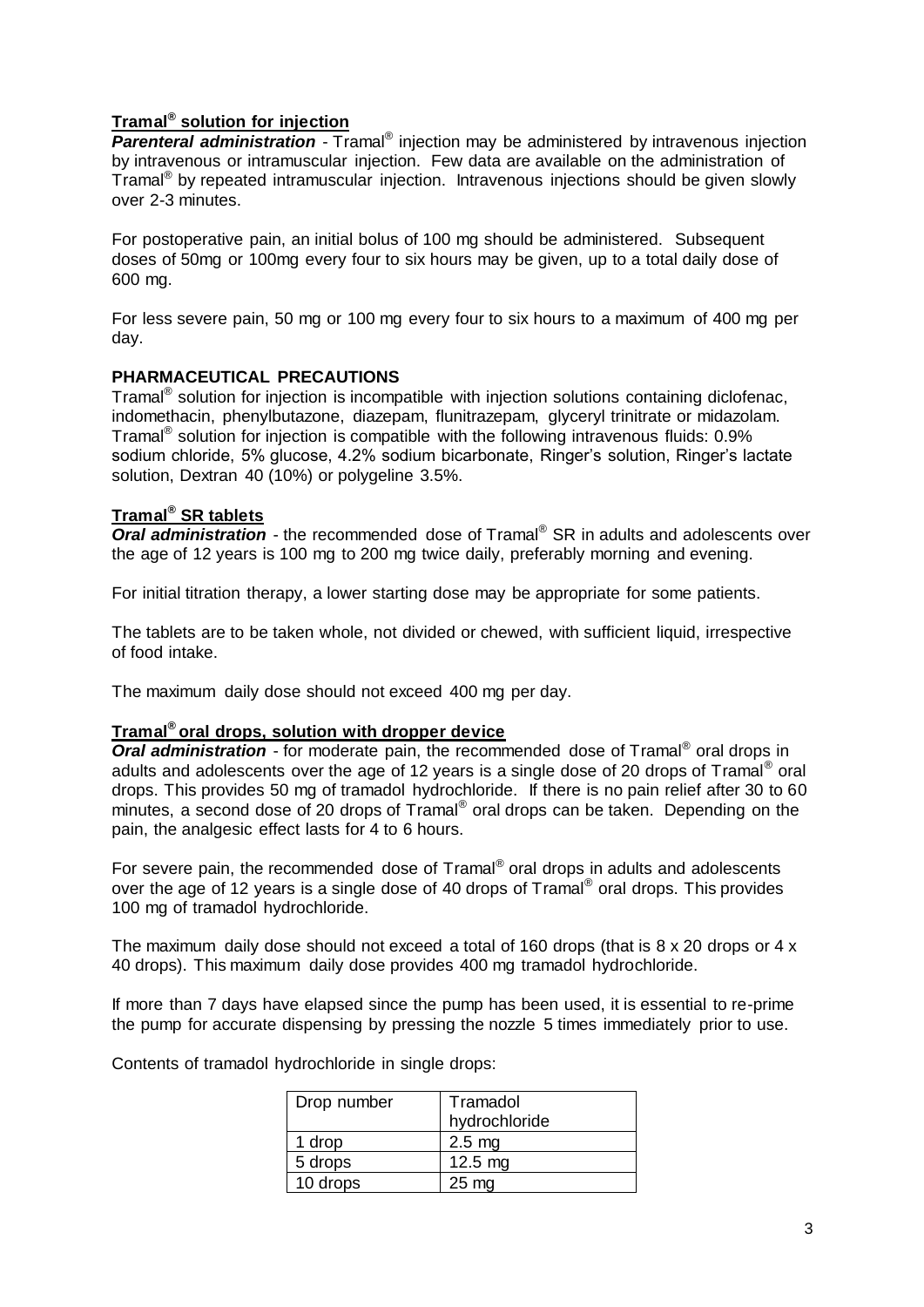| 15 drops | 37.5 mg |
|----------|---------|
| 20 drops | 50 mg   |
| 25 drops | 62.5 mg |
| 30 drops | 75 mg   |
| 35 drops | 87.5 mg |
| 40 drops | 100 mg  |

### **Tramal® oral drops, solution with dosage pump**

Oral administration - for moderate pain, the recommended dose of Tramal<sup>®</sup> oral drops in adults and adolescents over the age of 12 years is a single dose of 4 pumps (1 press of nozzle = 1 pump) of Tramal<sup>®</sup> oral drops. This provides 50 mg of tramadol hydrochloride. If there is no pain relief after 30 to 60 minutes, a second dose of 4 pumps of Tramal<sup>®</sup> oral drops can be taken. Depending on the pain, the analgesic effect lasts for 4 to 6 hours.

For severe pain, the recommended dose of Tramal® oral drops in adults and adolescents over the age of 12 years is a single dose of 8 pumps of Tramal® oral drops. This provides 100 mg of tramadol hydrochloride.

The maximum daily dose should not exceed a total of 32 pumps. This maximum daily dose provides 400 mg tramadol hydrochloride.

#### Solution in bottle with metered dose pump:

Tramal oral drops, solution is supplied as either dropper container or bottle with metering pump. Please be aware that 1 press of the metering pump does not correspond to 1 drop from the dropper device. See the table below for further details:

| Full presses of | Tramadol<br>Equivalent number |          |
|-----------------|-------------------------------|----------|
| the pump        | hydrochloride                 | of drops |
| 1 press         | 12.5 mg                       | 5 drops  |
| 2 presses       | $25 \text{ mg}$               | 10 drops |
| 3 presses       | 37.5 mg                       | 15 drops |
| 4 presses       | 50 mg                         | 20 drops |
| 5 presses       | 62.5 mg                       | 25 drops |
| 6 presses       | 75 mg                         | 30 drops |
| 7 presses       | 87.5 mg                       | 35 drops |
| 8 presses       | 100 mg                        | 40 drops |

Paediatric use - Tramal<sup>®</sup> solution for injection and Tramal<sup>®</sup> oral drops are approved for use in children 2 years old and over. On account of their high dosage strengths, capsules and SR tablets are not recommended for use in children below the age of 12 years. Analgesic dosage of Tramal® solution for injection and Tramal® oral drops must be individualised by the physician according to the severity of pain as well as on the basis of patient's age and weight. The recommended dose of Tramal<sup>®</sup> solution for injection and Tramal<sup>®</sup> oral drops in children between the ages of 2 and 12 is 1-2mg/kg **up to a maximum daily dose of the lesser of 8 mg/kg/day or 400 mg/day.** 

**Renal insufficiency** - in patients with renal insufficiency the elimination of tramadol is delayed. In these patients prolongation of the dosage intervals should be carefully considered according to the patient's requirements. In cases of severe renal insufficiency Tramal prolonged-release tablets are not recommended. Since only 7% of an administered dose is removed by haemodialysis, dialysis patients can receive their regular dose on the day of dialysis.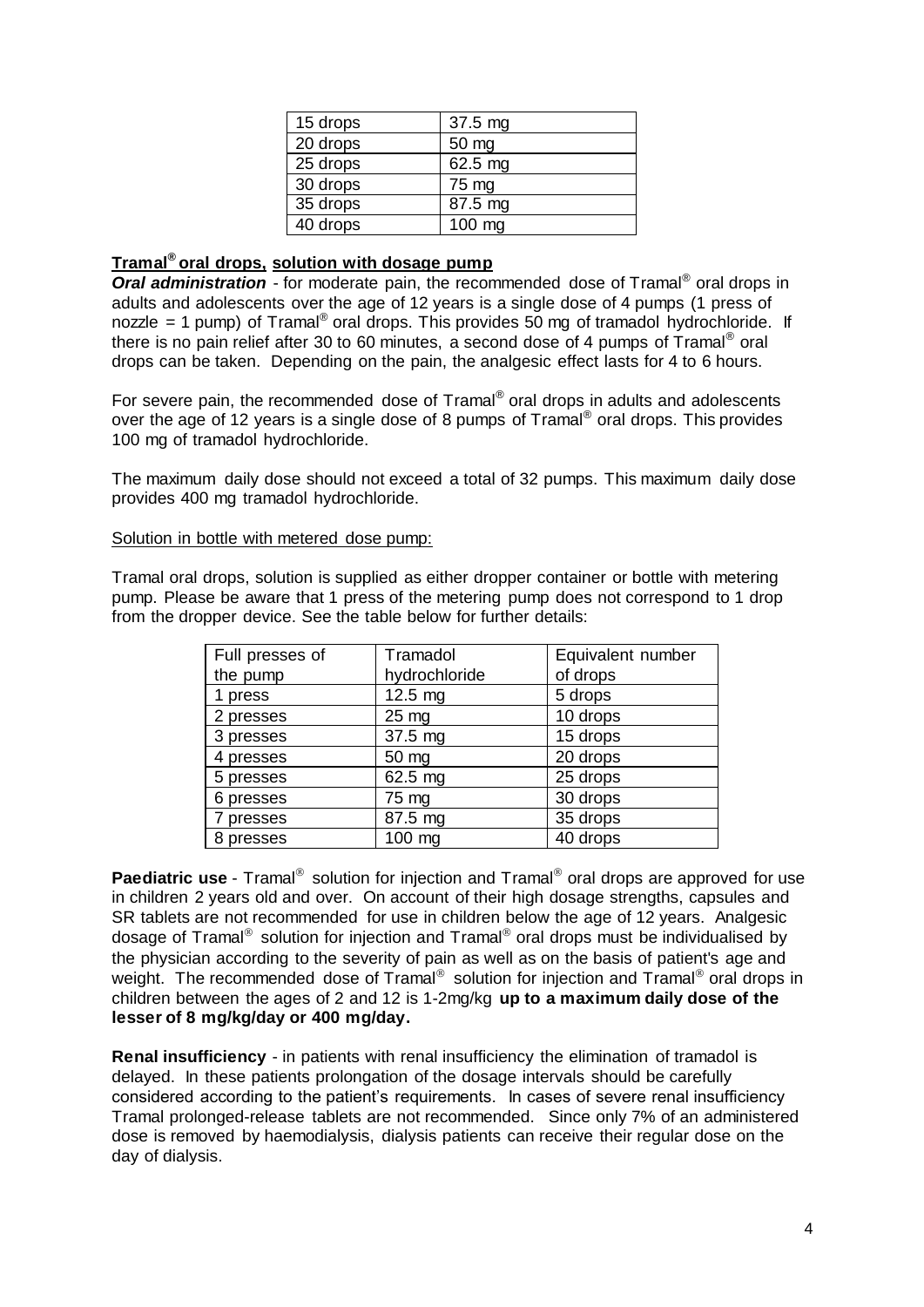**Hepatic insufficiency** - Tramal<sup>®</sup> SR should not be used in patients with severe hepatic insufficiency. In these patients, the immediate release (IR) form of oral tramadol (capsule) may be administered if appropriate. In hepatic impairment, the initial oral dose of tramadol is 50 mg of the immediate release formulation. Depending on the severity of the impairment and individual clinical response, the recommended dosage interval (4-6 hours) may require to be extended, and/or the dose level titrated as required.

### Method of administration

For method of administration see section **4.2** Dose

## **4.3 Contraindications**

Tramadol is contraindicated in:

- children aged less than two years
- individuals with known hypersensitivity to tramadol or any excipients listed in section 6.1
- acute intoxication with alcohol, hypnotics, analgesics, opioids or psychotropic drugs
- patients who are taking MAO inhibitors or who have taken them within the last 14 days
- known hypersensitivity to opioids
- patients with uncontrolled epilepsy or epilepsy not adequately controlled by treatment.

Tramadol must not be used for narcotic withdrawal treatment.

### **4.4 Special warnings and precautions for use**

#### **Galactose intolerance**

Tramal® SR tablets contain 2.5 mg lactose monohydrate per tablet. Patients with rare hereditary problems of galactose intolerance, the Lapp lactase deficiency or glucosegalactose malabsorption should consult a physician before use.

#### **Acute abdominal conditions**

The administration of tramadol may complicate the clinical assessment of patients with acute abdominal conditions.

#### **Respiratory depression and sedation**

Tramadol should be administered cautiously in patients at risk of respiratory depression.

Cases of intra-operative respiratory depression, usually with large intravenous doses of tramadol and with concurrent administration of respiratory depressants, have been reported.

Profound sedation, respiratory depression, coma, and death may result from the concomitant use of tramadol with benzodiazepines or other CNS depressants (e.g., nonbenzodiazepine, sedatives/hypnotics, anxiolytics, tranquilizers, muscle relaxants, general anaesthetics, medicines with antihistamine-sedating actions such as antipsychotics, other opioids and alcohol). Because of these risks, reserve concomitant prescribing of these drugs for use in patients for whom alternative treatment options are inadequate.

Observational studies have demonstrated that concomitant use of opioid analgesics and benzodiazepines increases the risk of medicine-related mortality compared to use of opioid analgesics alone. Because of similar pharmacological properties, it is reasonable to expect similar risk with the concomitant use of other CNS depressant drugs with opioid analgesics [see **Section 4.5 Interactions with other medicines and other forms of interaction**].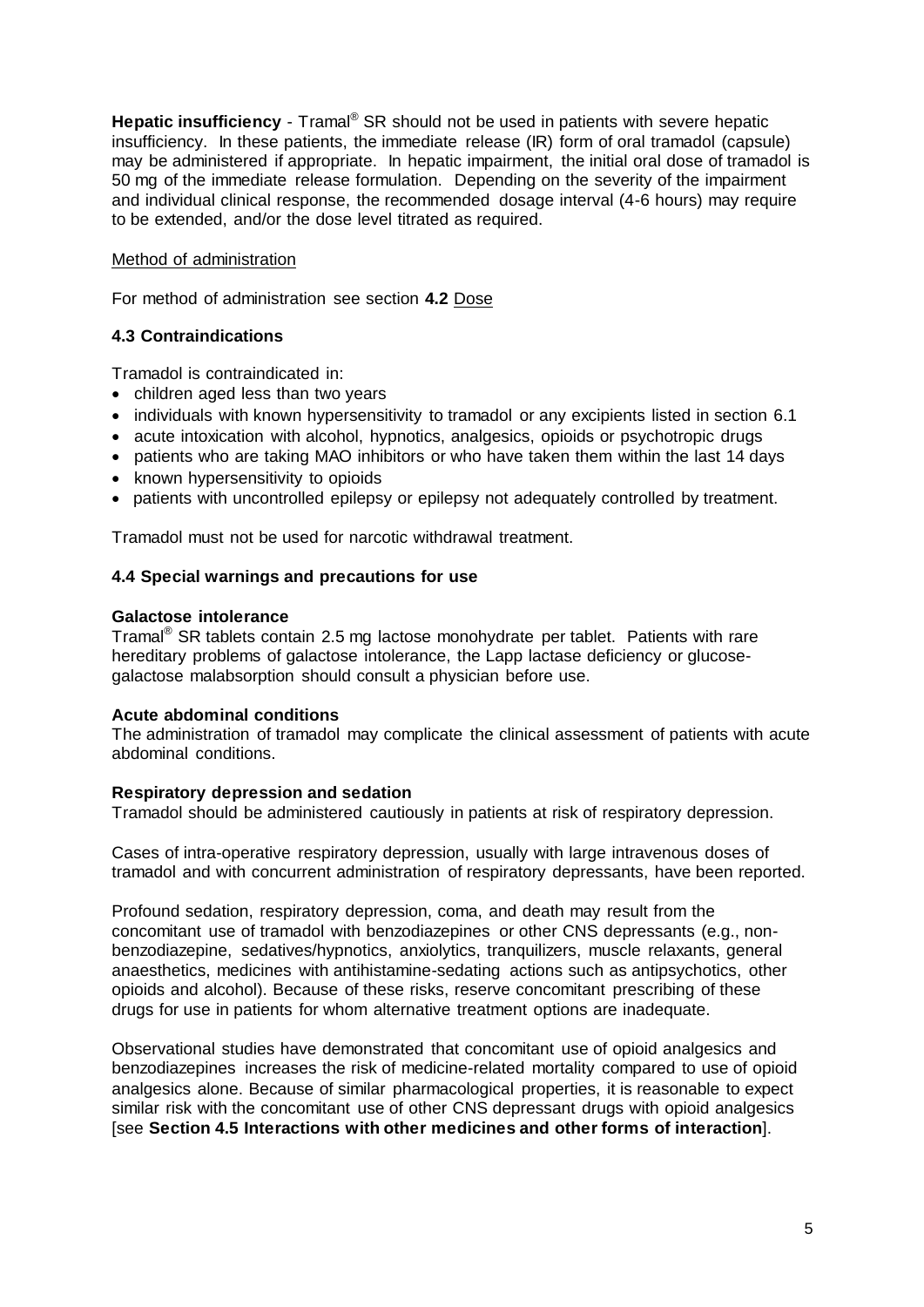If the decision is made to prescribe a benzodiazepine or other CNS depressant concomitantly with an opioid analgesic, prescribe the lowest effective dosages and minimum durations of concomitant use. In patients already receiving an opioid analgesic, prescribe a lower initial dose of the benzodiazepine or other CNS depressant than indicated in the absence of an opioid, and titrate based on clinical response. If an opioid analgesic is initiated in a patient already taking a benzodiazepine or other CNS depressant, prescribe a lower initial dose of the opioid analgesic, and titrate based on clinical response. Follow patients closely for signs and symptoms of respiratory depression and sedation.

Advise both patients and caregivers about the risks of respiratory depression and sedation when tramadol is used with benzodiazepines or other CNS depressants (including alcohol and illicit drugs). Advise patients not to drive or operate heavy machinery until the effects of concomitant use of the benzodiazepine or other CNS depressant have been determined. Screen patients for risk of substance use disorders, including opioid abuse and misuse, and warn them of the risk for overdose and death associated with the use of additional CNS depressants including alcohol and illicit drugs [see **Section 4.5 Interactions with other medicines and other forms of interaction**].

## **Increased intracranial pressure or head trauma, shock or reduced levels of consciousness**

Tramadol should be used with caution in patients with increased intracranial pressure, head injury, shock or a reduced level of consciousness of uncertain origin. Pupillary changes (miosis) from tramadol may obscure the existence, extent, or course of intracranial pathology. Clinicians should also maintain a high index of suspicion for adverse drug reaction when evaluating altered mental status in these patients if they are receiving tramadol.

## **Renal and hepatic disease**

With the prolonged half-life in these conditions, achievement of steady state is delayed, so that it may take several days for elevated plasma concentrations to develop.

## **Renal disease**

In patients with renal insufficiency the elimination of tramadol is delayed. In these patients prolongation of the dosage intervals should be carefully considered according to the patient's requirements. In cases of severe renal insufficiency Tramal prolonged-release tablets are not recommended. As tramadol is removed very slowly by haemodialysis or haemofiltration, post-dialysis administration to maintain analgesia is not usually necessary.

#### **Hepatic disease**

Metabolism of tramadol and M1 is reduced in patients with advanced cirrhosis of the liver. In cirrhotic patients, dosage reduction is recommended (see **4.2 Dose and method of administration**).

#### **Patients physically dependent on opioids**

Tramadol is not recommended as a substitute in opioid-dependent patients. Although tramadol is an opiate-agonist, it cannot suppress opioid withdrawal symptoms. Animal experiments have shown that under certain circumstances the administration of tramadol may provoke a withdrawal syndrome in opioid-dependent monkeys. Because of the difficulty in assessing dependence in patients who have previously received substantial amounts of opioid medications, caution should be used in the administration of tramadol to such patients.

In patients with a tendency for drug abuse or dependence, treatment with tramadol should only be carried out for short periods under strict medical supervision.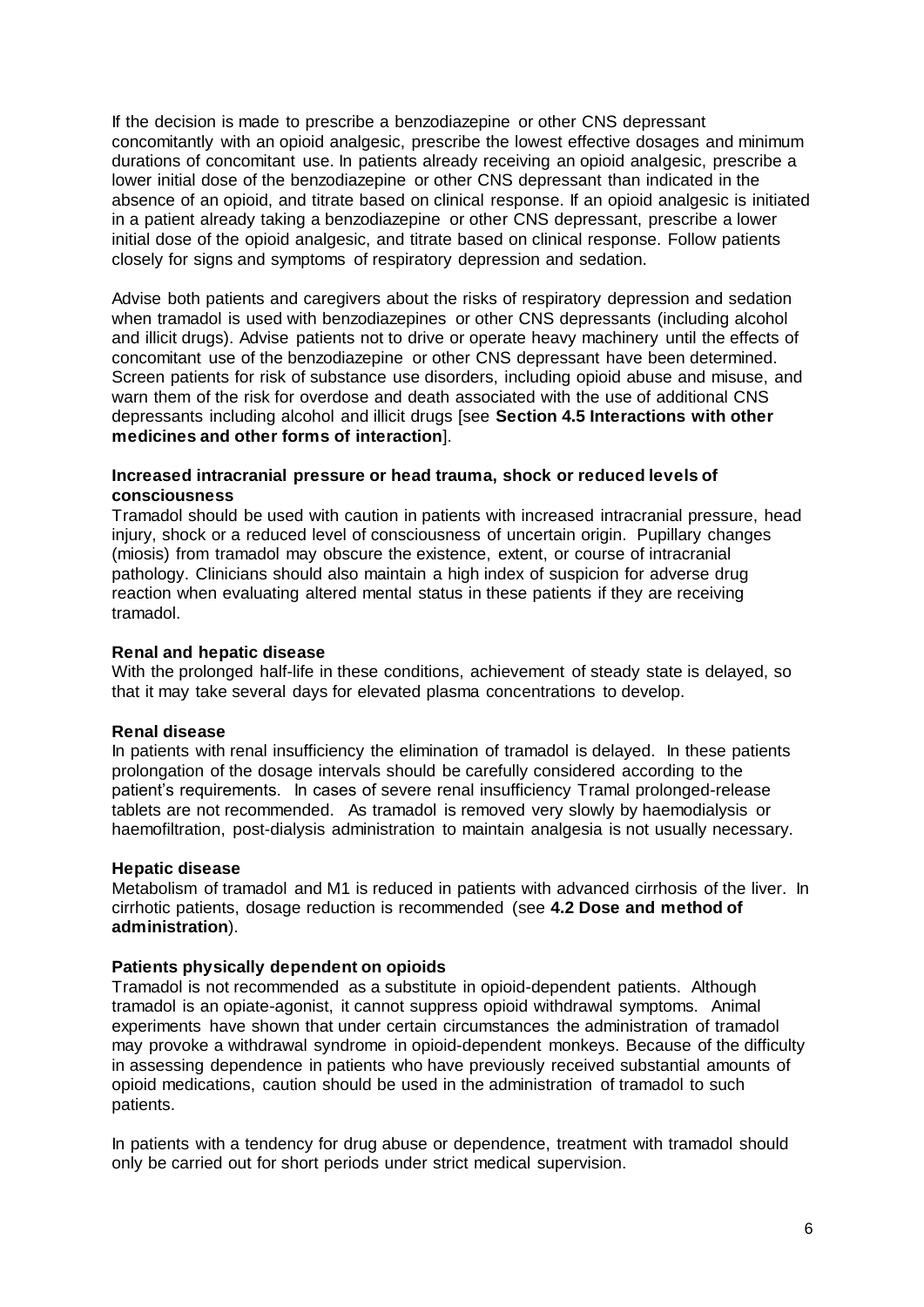Cases of dependence and abuse of tramadol have been reported rarely.

### **Seizure risk**

Convulsions have been reported in patients receiving tramadol at the recommended dose levels. The risk may be increased when doses of tramadol exceed the recommended upper daily dose limit. In addition, tramadol may increase the seizure risk in patients taking other medication that lowers the seizure threshold (see **4.5 Interaction with other medicines and other forms of interaction**). Patients with epilepsy or those susceptible to seizures should only be treated with tramadol if there are compelling circumstances.

### **Anaphylactoid reactions**

Serious and rarely fatal anaphylactoid reactions have been reported in patients receiving tramadol. These reactions often occur following the first dose. Other reported reactions include pruritus, hives, bronchospasm and angioedema.

#### **Paediatric use**

Tramal<sup>®</sup> solution for injection and Tramal<sup>®</sup> oral drops are approved for use in children 2 years old and over. On account of their high dosage strengths, capsules and SR tablets are not recommended for use in children below the age of 12 years (see **4.2 Dose and method of administration**).

#### **Use in the elderly**

In subjects over the age of 75 years, serum concentrations are slightly elevated and the elimination half-life is slightly prolonged. Subjects in this age group are also expected to vary more widely in their ability to tolerate adverse drug effects. Daily doses in excess of 300 mg are not recommended in patients over 75 years.

#### **Intra-operative use**

In one study using nitrous oxide/tramadol anaesthetic technique (with only intermittent administration of enflurane "as required"), tramadol was reported to enhance intra-operative recall. Hence its use during potentially very light levels of general anaesthesia should be avoided. Two recent studies of tramadol administration during anaesthesia comprising continuous administration of isoflurane did not show clinically significant lightening of anaesthetic depth or intra-operative recall. Therefore, providing the current practice of administering continuous, potent (volatile or intravenous) anaesthetic agent is followed, tramadol may be used intra-operatively in the same way as other analgesic agents are routinely used.

#### **Long-term use**

Tramadol has been studied in controlled clinical trials for periods of up to three months. In one small uncontrolled study, patients with cancer pain received a dose of 150 mg tramadol per day for up to six months. Beyond six months no clinical studies investigating the safety and efficacy of tramadol are available.

When tramadol treatment of pain is required long-term, careful and regular monitoring should be carried out to establish whether, and to what extent, ongoing treatment is necessary.

#### **4.5 Interaction with other medicines and other forms of interaction**

## **Use with Benzodiazepines and other Central Nervous System (CNS) Depressants** -

due to additive pharmacologic effect, the concomitant use of benzodiazepines or other CNS depressants including alcohol, increases the risk of respiratory depression, profound sedation, coma, and death.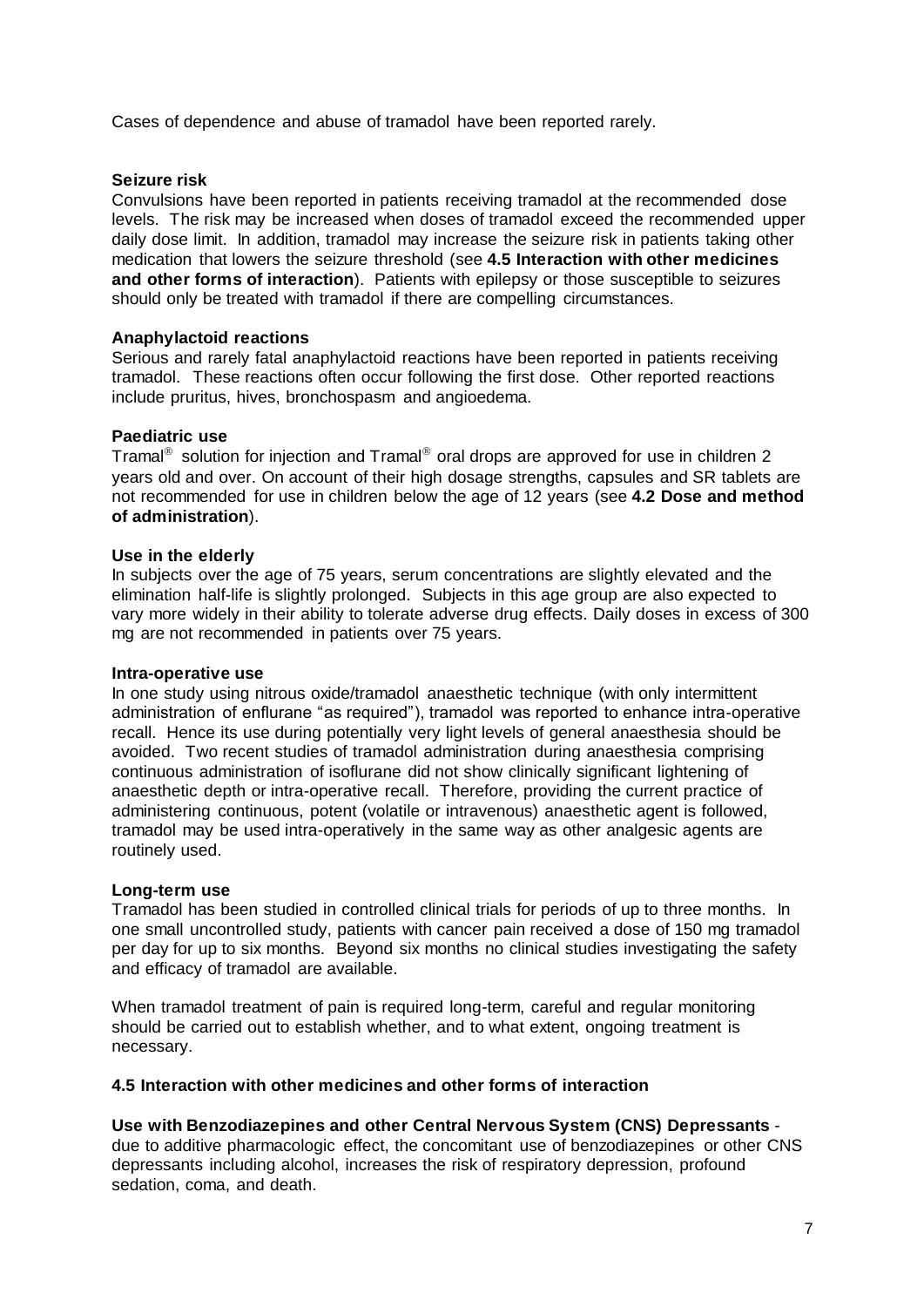Reserve concomitant prescribing of these drugs for use in patients for whom alternative treatment options are inadequate. Limit dosages and durations to the minimum required. Follow patients closely for signs of respiratory depression and sedation [see **Section 4.4 Warnings and Precautions**].

Tramadol should be used with caution and in reduced dosages when administered to patients receiving Benzodiazepines and CNS depressants such as sedative/hypnotics, anxiolytics, tranquillisers, muscle relaxants, general anaesthetics, drugs with antihistaminesedating actions such as antipsychotics, phenothiazines, alcohol, other opioids.

The combination of tramadol with mixed opiate agonists/antagonists (eg. buprenorphine, pentazocine) is not advisable because the analgesic effect of a pure agonist may be theoretically reduced in such circumstances.

**Use with other serotonergic agents** - the presence of another drug that increases serotonin by any mechanism should alert the treating physician to the possibility of an interaction. Concomitant therapeutic use of tramadol and serotonergic medicines such as selective serotonin re-uptake inhibitors (SSRIs), serotonin-norepinephrine reuptake inhibitors (SNRIs), MAO inhibitors (see **4.3 Contraindications**), tricyclic antidepressants and mirtazapine may cause serotonin toxicity. Serotonin syndrome is likely when one of the following is observed:

- Spontaneous clonus
- Inducible or ocular clonus with agitation or diaphoresis
- Tremor and hyperreflexia
- Hypertonia and body temperature >38°C and inducible or ocular clonus

Withdrawal of the serotonergic medicines usually brings about a rapid improvement Drug treatment depends on the nature and severity of the symptoms.

**Use with coumarin derivatives -** caution should be exercised during concomitant treatment with tramadol and coumarin derivatives (eg. warfarin) due to reports of increased international normalised ratio (INR) with major bleeding and ecchymoses in some patients.

**Drugs which reduce the seizure threshold** - tramadol can induce convulsions and increase the potential for selective serotonin re-uptake inhibitors(SSRIs), serotoninnorepinephrine reuptake inhibitors (SNRIs), tricyclic antidepressants, antipsychotics and other seizure threshold lowering agents (such as bupropion, mirtazapine, tetrahydrocannabinol) to cause convulsions.

**Use with MAO inhibitors** - tramadol should not be used in patients who are taking MAO inhibitors or who have taken them within the last fourteen days, as tramadol inhibits the uptake of noradrenaline and serotonin (see **4.3 Contraindications**).

**Other interactions -** tramadol does not appear to induce its own metabolism in humans, since observed maximal plasma concentrations after multiple oral doses are higher than expected based on single-dose data. Tramadol is a mild inducer of selected drug metabolism pathways measured in animals.

Concomitant administration of tramadol with carbamazepine causes a significant increase in tramadol metabolism, presumably through metabolic induction by carbamazepine. Patients receiving chronic carbamazepine doses of up to 800 mg daily may require up to twice the recommended dose of tramadol.

Tramadol is metabolised to M1 by the CYP2D6 P450 isoenzyme. Drugs that selectively inhibit that isoenzyme (quinidine, phenothiazines, antipsychotic agents) may cause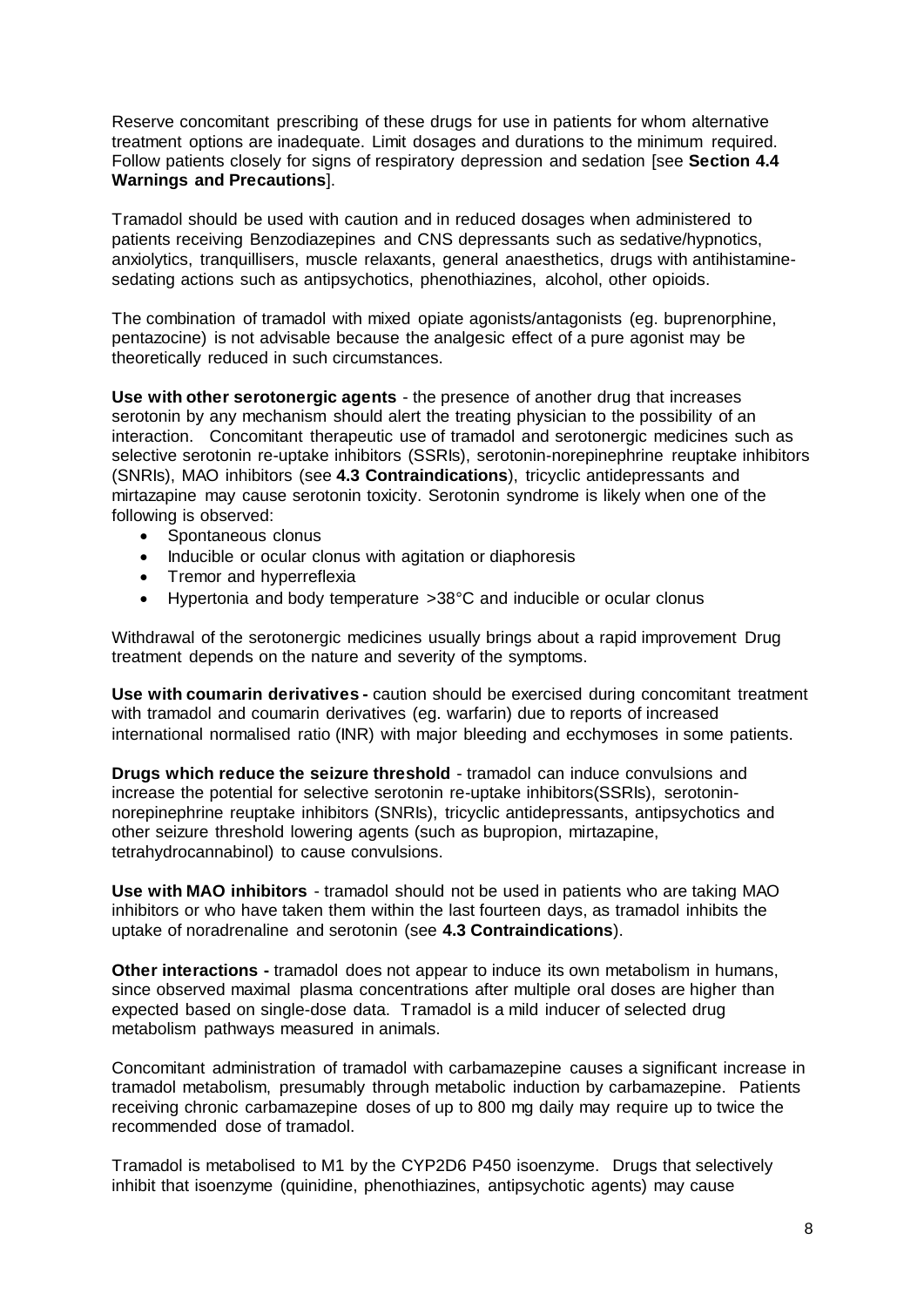increased concentrations of tramadol and decreased concentrations of M1. The clinical consequences of these potential effects have not been fully investigated.

Concomitant administration of tramadol with cimetidine does not result in clinically significant changes in tramadol pharmacokinetics. Therefore no alteration of the tramadol dosage regimen is recommended.

Other drugs known to inhibit the CYP3A4 isoenzyme of cytochrome P450, such as ketoconazole and erythromycin, may inhibit the metabolism of tramadol (via *N*demethylation) and probably the metabolism of the active *O*-demethylated metabolite (M1). The clinical importance of such an interaction has not been studied.

In a limited number of studies, the pre- or post-operative application of the antiemetic 5-HT3 antagonist ondansetron increased the requirement of tramadol in patients with postoperative pain.

### **4.6 Fertility, pregnancy and lactation**

No effects on fertility were observed for tramadol at oral dose levels up to 50 mg/kg.

#### **Use in pregnancy - Category C**

There are no adequate and well-controlled studies with tramadol in pregnant women, therefore, tramadol should not be used during pregnancy. Studies in animals using IV or IM routes of administration have not been conducted. Tramadol has been shown to be embryotoxic and foetotoxic in mice, rats and rabbits in maternally toxic doses of 120 mg/kg in mice, or higher in rats and 75 mg/kg in rabbits, but was not teratogenic at these dose levels. No harm to the foetus due to tramadol was seen at doses that were not maternally toxic. No drug-related teratogenic effects were observed in progeny of mice, rats or rabbits treated with tramadol (75 mg/kg for rats or 175 mg/kg for rabbits). Embryo and foetal toxicity consisted primarily of decreased foetal weights, skeletal ossification and increased supernumerary ribs at maternally toxic dose levels. Transient delays in development or behavioural parameters were also seen in pups from rat dams allowed to deliver. Embryo and foetal lethality were reported only in one rabbit study at 300 mg/kg, a dose that would cause extreme maternal toxicity in the rabbit.

In peri- and post-natal studies in rats, progeny of dams receiving oral (gavage) dose levels of 50 mg/kg or greater had decreased weights and pup survival was decreased early in lactation at 80 mg/kg (6-10 times the maximum human dose). No toxicity was observed for progeny of dams receiving 8, 10, 20, 25 or 40 mg/kg. Maternal toxicity was observed at all dose levels.

#### **Labour and delivery**

Tramadol should not be used in pregnant women prior to or during labour unless the potential benefits outweigh the potential risks, because safe use in pregnancy has not been established. Chronic use during pregnancy may lead to neonatal withdrawal symptoms. If tramadol were to be used during labour, it may cause respiratory depression in the newborn. Tramadol has been shown to cross the placenta. The mean ratio of serum tramadol in the umbilical veins compared to maternal veins was 0.83 for 40 women given tramadol during labour.

The effect of tramadol, if any, on the later growth, development, and functional maturation of the child is unknown.

#### **Use in lactation**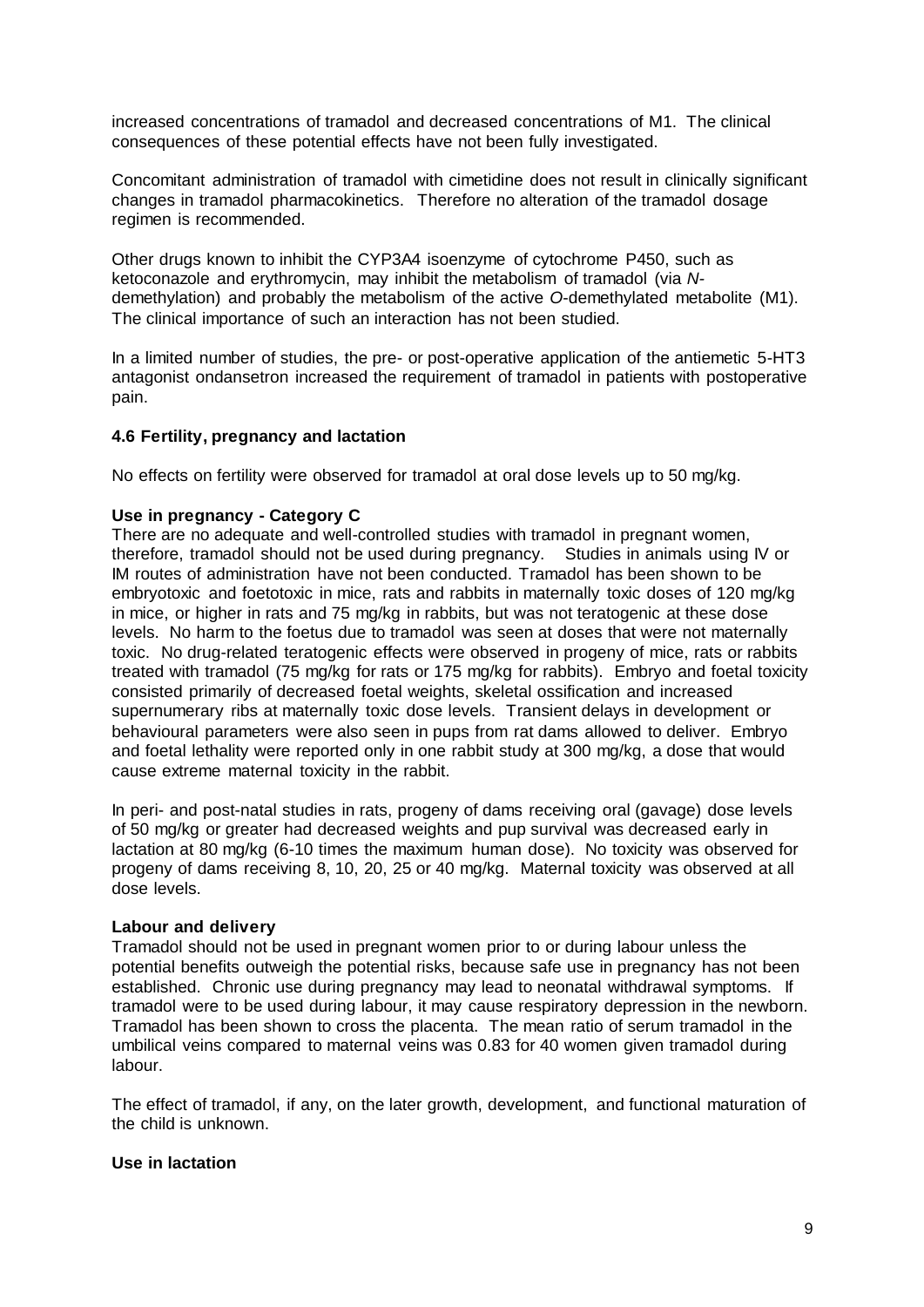Tramadol is not recommended during breast feeding, because its safety in infants and newborns has not been studied. Low levels of tramadol have been detected in breast milk. Following a single intravenous 100 mg dose of tramadol, the cumulative excretion in breast milk within 16 hours post-dose was 100 μg of tramadol (0.1% of the maternal dose) and 27 μg of M1.

## **4.7 Effects on ability to drive and use machines**

Due to its sedative effect, patients should be advised to avoid driving or operating machinery whilst taking tramadol.

#### **4.8 Undesirable effects**

Adverse reactions that may occur after administration of tramadol resemble those known to occur with opioids. Adverse reactions were recorded in 13,802 patients from trials with different formulations of tramadol. The nature and incidence of reactions (in CIOMS format where very common  $\geq 1/10$ ; common  $\geq 1/100$  and  $\lt 1/10$ ; uncommon  $\geq 1/1000$  and  $\lt 1/100$ ; rare  $\geq$  1/10,000 and <1/1000; and very rare  $\leq$  1/10,000) were as follows:

#### **Cardiac disorders**

*Uncommon*: tachycardia, flushing *Rare*: bradycardia

#### **Investigations**

*Rare:* increase in blood pressure

#### **Vascular disorders**

*Uncommon:* orthostatic dysregulation (tendency to collapse and cardiovascular collapse)

#### **Respiratory, thoracic and mediastinal disorders**

*Rare:* dyspnoea, respiratory depression (when the recommended doses are considerably exceeded and other respiratory depressant substances are administered concomitantly)

*Very rare*: worsening of asthma (causality not established)

#### **Gastrointestinal disorders**

*Very common*: nausea *Common*: vomiting, constipation *Uncommon*: dyspepsia, diarrhoea, abdominal pain, flatulence, urge to vomit

#### **Metabolism and nutrition disorders**

*Rare:* changes in appetite

#### **Hepatobiliary disorders:**

*Very rare:* elevated liver enzymes

#### **Nervous system disorders**

*Very common*: dizziness

*Common*: autonomic nervous effects (mainly dry mouth, perspiration), headache sedation, asthenia, *Uncommon*: trembling

*Rare*: speech disorders, paraesthesia, coordination disturbance, tremor, seizures, involuntary muscle contractions, syncope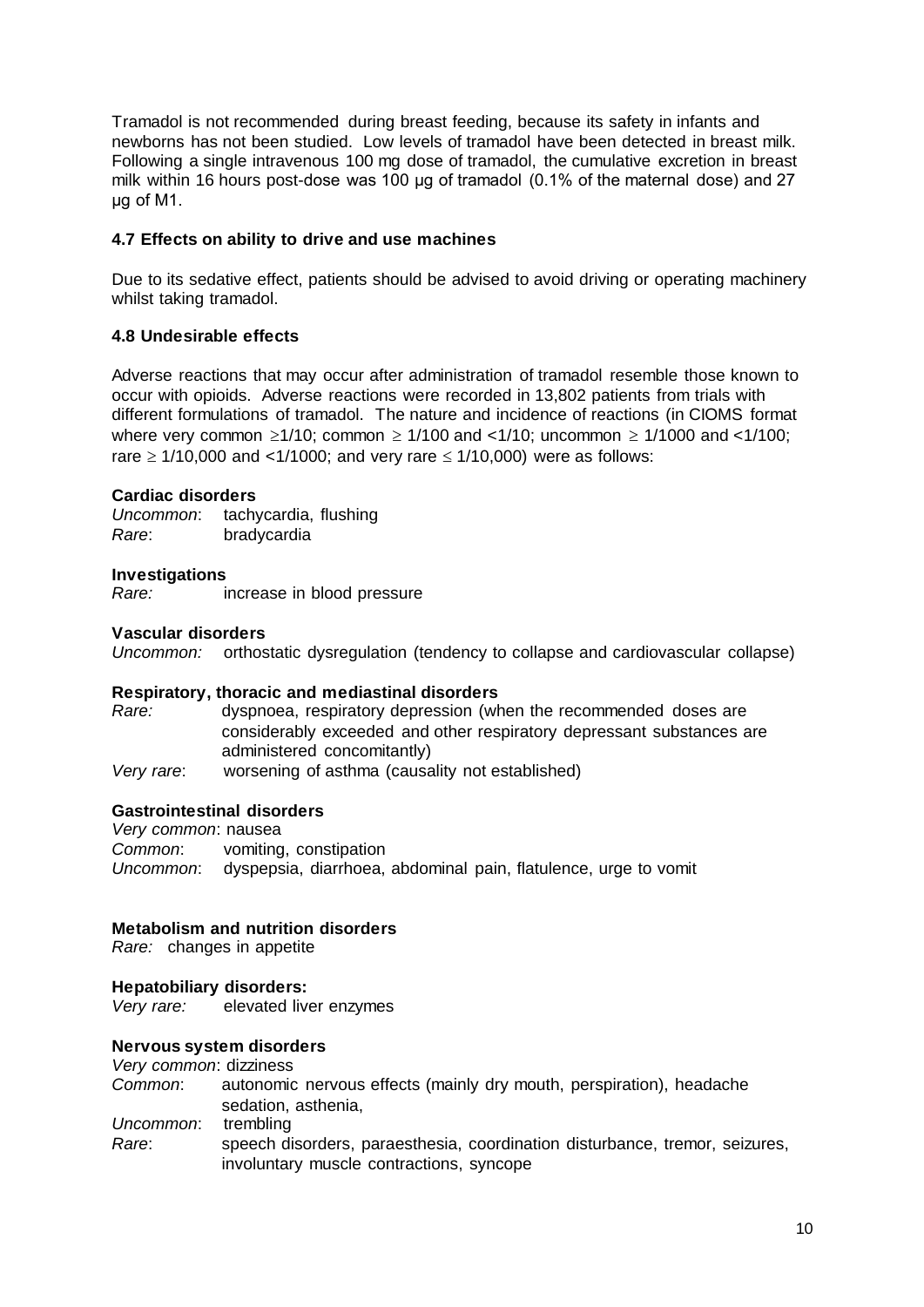#### **Psychiatric disorders**

*Rare:* hallucinations, confusional state, sleep disturbance, delirium, anxiety, nightmares, changes in mood (usually euphoric mood, occasionally dysphoria), changes in activity (usually suppression, occasionally increase), changes in cognitive and sensorial capacity (eg. decision behaviour, perception disorders)

### **Musculoskeletal and connective tissue disorders**

*Rare:* motor system weakness

### **General disorders and administration site conditions:**

*Common:* fatigue

### **Endocrine**

*Very rare:* Syndrome of inappropriate antidiuretic hormone secretion characterised by hyponatraemia secondary to decreased free-water excretion

### **Skin and subcutaneous tissue disorders**

*Common*: sweating *Uncommon*: skin reactions, pruritus, rash

#### **Immune system disorders**

*Rare:* shock reactions, anaphylaxis, allergic reactions

### **Renal and urinary disorders**

*Rare*: micturition disorders (difficulty in passing urine and urinary retention), dysuria

#### **Eye disorders**

*Rare:* miosis, mydriasis, visual disturbance (blurred vision)

The incidence of "non-specific CNS irritation" (dizziness), "autonomic nervous effects" (perspiration), "orthostatic dysregulation (tendency to collapse and cardiovascular collapse) and tachycardia and "nausea/urge to vomit/vomiting" can be increased with rapid intravenous administration and also tends to be dose dependent. No tests of significance have been performed.

## **Drug abuse and dependence**

Although tramadol can produce drug dependence of the µ-opioid type (like codeine or dextropropoxyphene) and potentially may be abused, there has been little evidence of abuse in clinical experience to date. In clinical trials, tramadol produced some effects similar to an opioid, and at supratherapeutic doses was recognised as an opioid in subjective/behavioural studies. Part of the activity of tramadol is thought to be derived from its active metabolite, which is responsible for some delay in onset of activity and some extension of the duration of µ-opioid activity. Delayed µ-opioid activity is believed to reduce a drug's abuse liability.

## **Tolerance and withdrawal**

Tolerance development has been reported to be relatively mild. Symptoms of withdrawal reactions, similar to those occurring during opiate withdrawal, may occur as follows: agitation, anxiety, nervousness, insomnia, hyperkinesia, tremor, pyrexia, myalgia, chills and gastrointestinal symptoms. Other symptoms that have very rarely been seen with tramadol discontinuation include panic attacks, severe anxiety, hallucinations, paraesthesias, tinnitus and unusual CNS symptoms (i.e. confusion, delusions, personalization, derealization, paranoia).

#### **Reporting of suspected adverse reactions**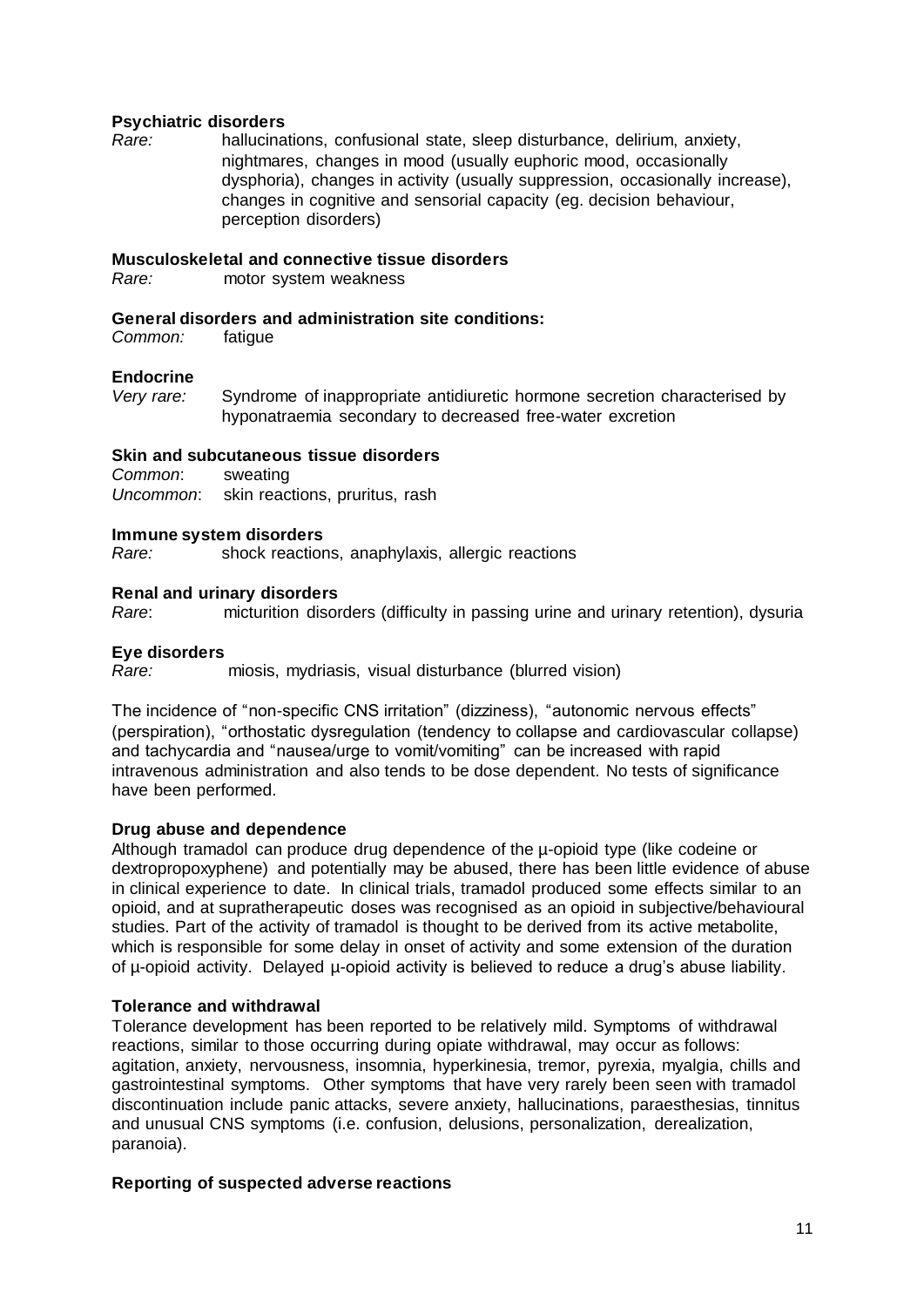Reporting suspected adverse reactions after authorisation of the medicine is important. It allows continued monitoring of the benefit/risk balance of the medicine. Healthcare professionals are asked to report any suspected adverse reactions <https://nzphvc.otago.ac.nz/reporting/>

## **4.9 Overdose**

Few cases of overdose with tramadol have been reported.

### **Symptoms**

Symptoms of overdosage with tramadol are similar to those of other centrally acting analgesics (opioids) and include miosis, vomiting, cardiovascular collapse, consciousness disorders including coma, convulsions, respiratory depression and respiratory arrest.

#### **Treatment**

Should overdosage occur, general emergency measures should be implemented. Keep the respiratory airways open, and maintain respiration and circulation. If overdosage is due to ingestion of an oral dose form, emptying the stomach by gastric lavage should be considered because of the possibility of ongoing release in the stomach.

Activated charcoal may reduce absorption of the drug if given within 1-2 hours after ingestion. In patients who are not fully conscious or have impaired gag reflex, considerations should be given to administering activated charcoal via a nasogastric tube, once the airway is protected.

Naloxone will reverse respiratory depression, but not all symptoms caused by overdosage with tramadol. Convulsions occurring in mice following the administration of toxic doses of tramadol could be suppressed with barbiturates or benzodiazepines, but were increased with naloxone. If convulsions are observed, diazepam should be given intravenously. Naloxone did not change the lethality of an overdose in mice.

Tramadol is minimally eliminated from the serum by haemodialysis or haemofiltration. Therefore treatment of overdosage with tramadol with haemodialysis or haemofiltration alone is not suitable for detoxification.

For advise on the management of overdose please contact the National Poisons Centre on 0800 POISON (0800 764766)

## **5. PHARMACOLOGICAL PROPERTIES**

#### **5.1 Pharmacodynamic properties**

Pharmacotherapeutic group: other opioids

#### ATC Code: N02AX02

Tramadol is a centrally-acting synthetic analgesic of the aminocyclohexanol group with opioid-like effects. It is not derived from natural sources, nor is it chemically related to opiates. Although pre-clinical testing has not completely explained the mode of action, at least two complementary mechanisms appear applicable: binding to  $\mu$  opioid receptors and inhibition of re-uptake of noradrenaline and serotonin. The opioid-like activity of tramadol derives from low affinity binding of the parent compound to µ-opioid receptors and higher affinity binding of the principal active metabolite, *O*-desmethyltramadol, denoted M1, to µopioid receptors. In animal models, M1 is up to 6 times more potent than tramadol in producing analgesia and 200 times more potent in µ-opioid binding. The contribution to human analgesia of tramadol relative to M1 is unknown.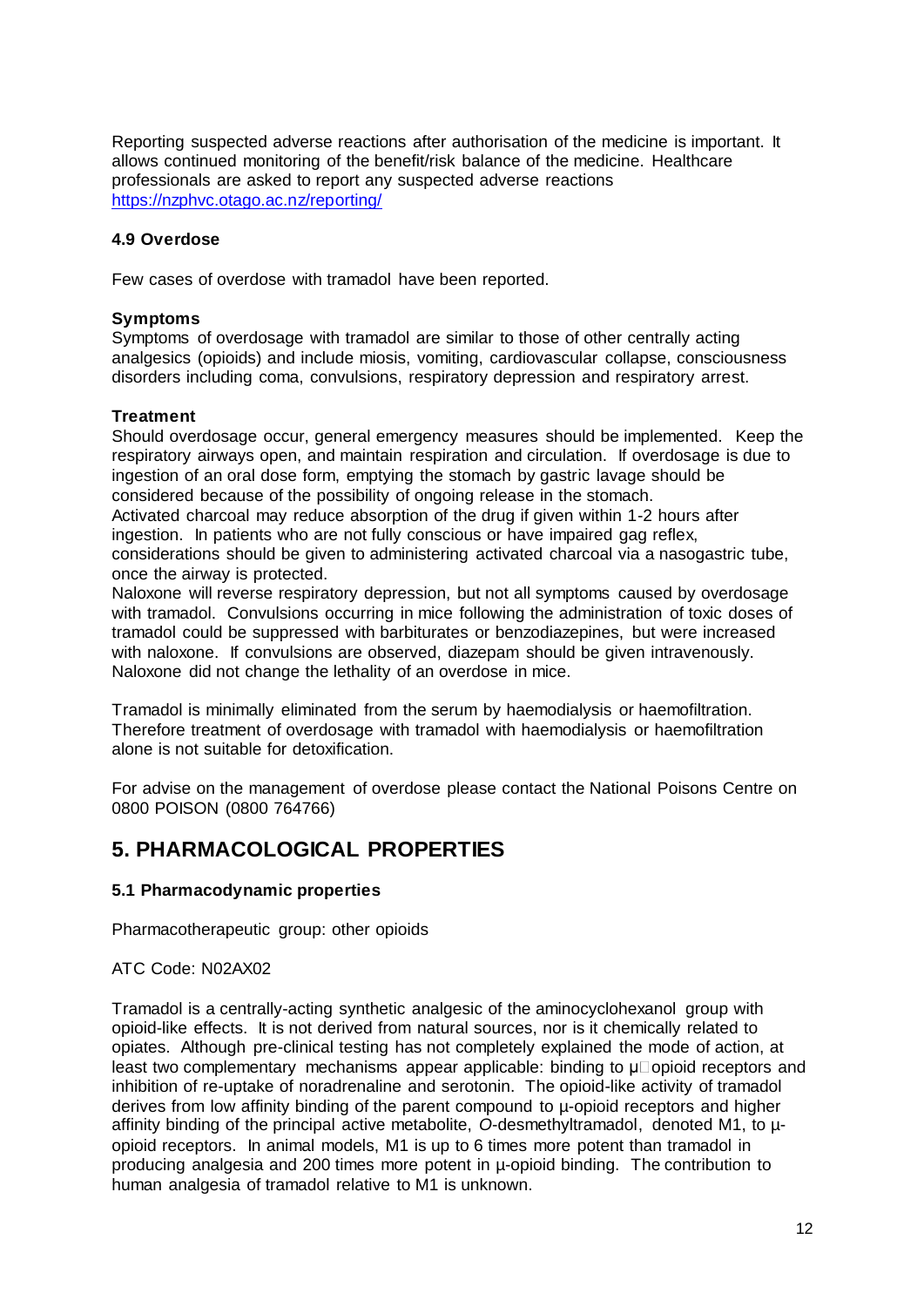Both animal and human studies have shown that antinociception induced by tramadol is only partially antagonised by the opiate antagonist naloxone. In addition, tramadol has been shown to inhibit re-uptake of noradrenaline and serotonin *in vitro*, as have some other opioid analgesics. These latter mechanisms may contribute independently to the overall analgesic profile of tramadol.

The analgesic effect is dose-dependant, but the relationship between serum concentrations and analgesic effect varies considerably between individuals. In one study, the median serum concentration of tramadol required for effective post-operative analgesia was 300 ng/mL, with individual values ranging from 20 to 990 ng/mL.

Apart from analgesia, tramadol may produce other symptoms similar to that of opioids including: dizziness, somnolence, nausea, constipation, sweating and pruritus. However, tramadol causes significantly less respiratory depression than morphine. In contrast to morphine, tramadol has not been shown to cause histamine release. At therapeutic doses, tramadol has no clinically significant effect on heart rate, left ventricular function or cardiac index. Orthostatic changes in blood pressure have been observed.

## **5.2 Pharmacokinetic properties**

Tramadol is administered as a mixture of two stereoisomers; the following information refers to the combined concentration of both isomers. Tramadol has a linear pharmacokinetic profile within the therapeutic dosage range.

### **Absorption**

Tramadol is rapidly and almost completely absorbed after oral administration of 50 mg capsules following a mean absorption delay  $(t<sub>0</sub>)$  of approximately thirty minutes. The absorption half-life (t<sup>1</sup>/<sub>2</sub>) is 23 ± 11 minutes. After oral administration of two 50 mg capsules, the mean absolute bioavailability ( $f_{abs}$ ) is 68-72%, and the peak serum level ( $C_{max}$ ) is reached two hours (range one to three) after administration. The mean peak plasma concentration  $(C_{\text{max}})$  is approximately 280 ng/mL after oral administration of two capsules. At this time, the mean serum concentration after intravenous injection is 1.46 times higher, amounting to approximately 410 ng/mL.

Oral administration of tramadol with food does not significantly affect its rate or extent of absorption. Therefore tramadol can be administered without regard to food.

After repeated oral administration of 50 mg and 100 mg tramadol capsules at six hourly intervals, steady state is reached 30 to 36 hours after the first administration and the bioavailability is greater than 90%. The plasma concentrations at steady state exceeded by 52% and 36% those extrapolated from the single dose administration studies with 50 mg and 100 mg capsules, respectively. This can be explained by first pass metabolic saturation.

After intramuscular injection of 50mg tramadol, the bioavailability is approximately 100%, and the peak serum level is attained after 45 minutes (range 15 to 90).

After oral administration of Tramal<sup>®</sup> SR, more than 90% of tramadol is absorbed. After a single dose, the mean absolute bioavailability is approximately 70%, irrespective of the concomitant intake of food. Oral bioavailability increases to 90% after repeated administration. The difference between absorbed and bioavailable tramadol is due to firstpass metabolism (maximum of 30%). The administration of Tramal® SR every 12 hours and Tramal $^{\circledR}$  (immediate release) every 6 hours at the same daily dose, resulted in similar peak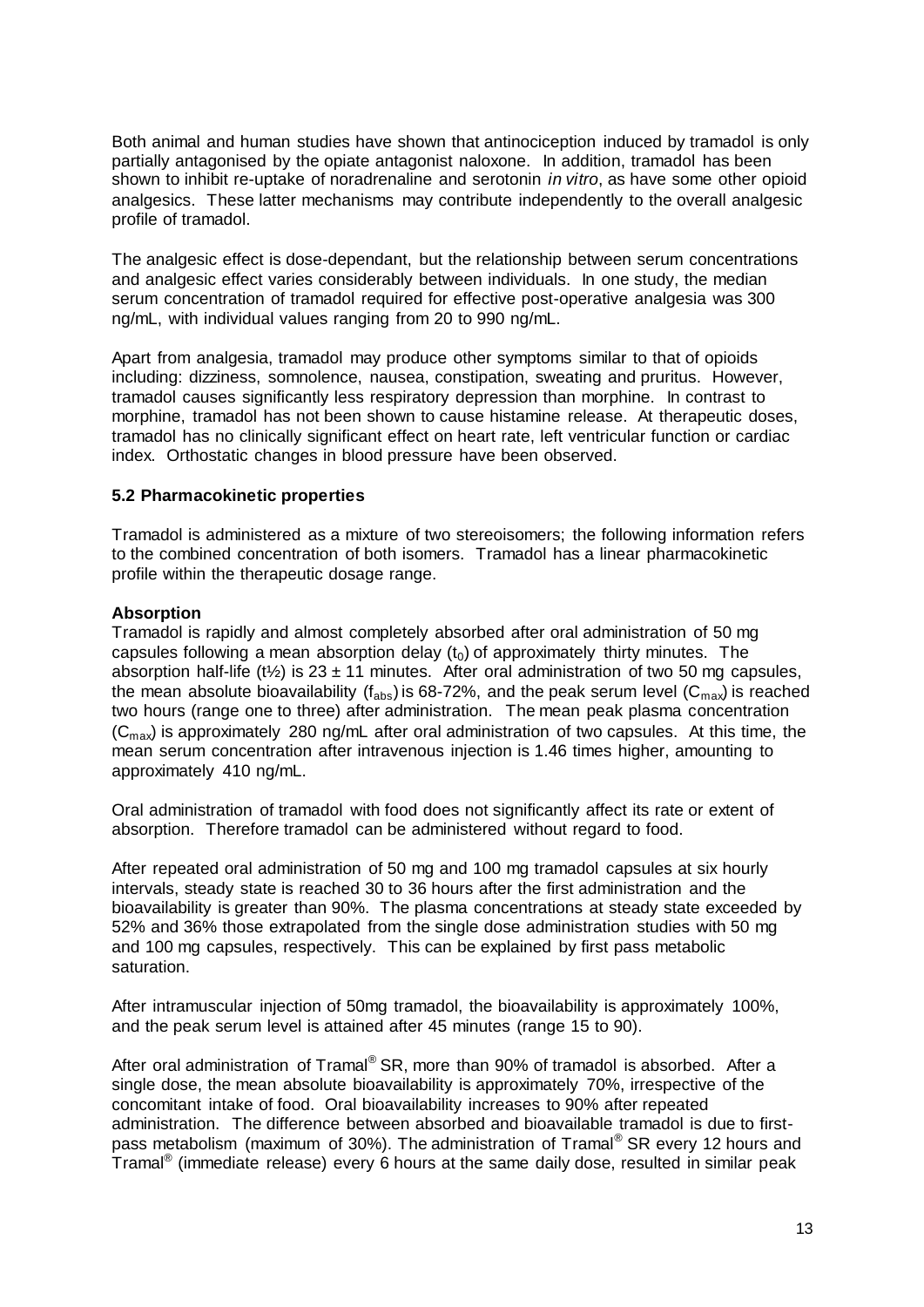and trough serum tramadol concentrations and total tramadol exposure for the two preparations.

| Serum tramadol concentrations in young males treated with $\text{Tramal}^{\circledR}$ SR (mean $\pm$ sd) |                  |                          |                     |               |
|----------------------------------------------------------------------------------------------------------|------------------|--------------------------|---------------------|---------------|
|                                                                                                          | Single Dose      |                          | <b>Steady State</b> |               |
|                                                                                                          | $100 \text{ mg}$ | $200$ mg                 | 100 mg q12 h        | 200 mg q12 h  |
| Peak (ng/mL)                                                                                             | $142 \pm 40$     | $260 \pm 113$            | $293 \pm 113$       | $579 \pm 149$ |
| Time to peak (h)                                                                                         | $4.9 \pm 0.8$    | $4.8 \pm 0.8$            | $3.5 \pm 1$         | $3.9 \pm 1.1$ |
| Trough (ng/mL)                                                                                           | $\blacksquare$   | $\overline{\phantom{0}}$ | $156 \pm 87$        | $265 \pm 67$  |

# **Distribution**

Tramadol is rapidly distributed in the body, with a volume of distribution of  $2 - 3$  L/kg in young adults. The volume of distribution is reduced by about 25% in those aged over 75 years. Plasma protein binding is about 20% and is independent of concentration up to 10 µg/mL. Saturation of plasma protein binding occurs only at concentrations outside the clinically relevant range.

Tramadol crosses the placental and blood-brain barriers. Very small amounts of tramadol and M1 are found in breast milk (0.1% and 0.02% respectively of the administered dose).

### **Metabolism**

Tramadol is extensively metabolised after oral administration. The major metabolic pathways appear to be *N* - and *O* -demethylation and glucuronidation or sulfation in the liver. Only *O* -desmethyltramadol (M1) is pharmacologically active. Production of M1 is dependent on the CYP2D6 isoenzyme of cytochrome P450. Patients who metabolise drugs poorly via CYP2D6 may obtain reduced benefit from tramadol, due to reduced formation of M1. *N*-demethylation is catalysed by the CYP3A4 isoenzyme of cytochrome P450. The inhibition of one or both types of the isoenzymes CYP3A4 and CYP2D6 involved in the biotransformation of tramadol may affect the plasma concentration of tramadol or its active metabolite.

## **Excretion**

Tramadol and its metabolites are excreted mainly by the kidneys, with a cumulative renal excretion (tramadol and metabolites) of approximately 95%. In young adults approximately 15 – 19% of an administered dose of tramadol is excreted in the urine as unmetabolised drug. In the elderly, this increases to about 35%. Biliary excretion is of little importance. In young adults, the half-life of tramadol is  $5 - 7$  h and the half-life of M1 is  $6 - 8$  h. Total clearance is approximately 430 – 610 mL/min.

#### **Pharmacokinetics in patients with hepatic or renal impairment**

Elimination of tramadol and M1 is impaired in patients with hepatic or renal impairment (see **4.4 Special warnings and precautions for use**). In patients with hepatic impairment, the mean half-life of tramadol was found to be 13 h (range up to 19 h), and the mean half-life of M1 was 19 h (range up to 36 h). In patients with renal impairment including subjects with considerably decreased  $CL_{Cr}$  [< 5mL/min] the mean half-life of tramadol was 11 h (range up to 20 h), and the mean half life of M1 was 17 h (range up to 43 h).

#### **Pharmacokinetics in the elderly**

In the elderly (age over 75 years), the volume of distribution of tramadol is decreased by 25% and clearance is decreased by 40%. As a result, tramadol  $C_{\text{max}}$  and total exposure are increased by 30% and 50%, respectively, but the half-life of tramadol is only slightly prolonged (by 15%).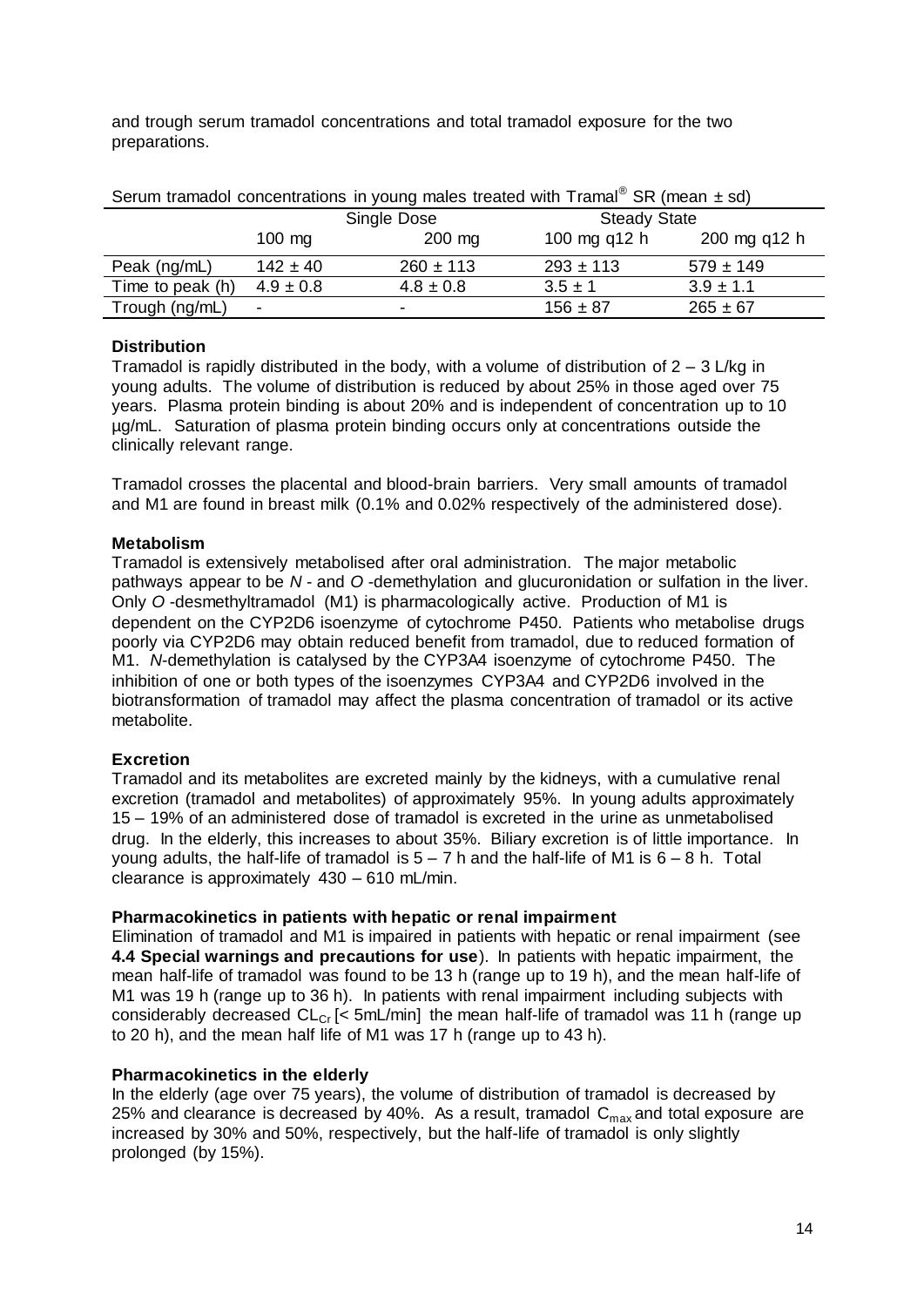## **5.3 Preclinical safety data**

#### **Carcinogenesis, mutagenesis and impairment of fertility**

Tramadol was not mutagenic in the following assays: Ames *Salmonella* microsomal activation test, CHO/HPRT mammalian cell assay, mouse lymphoma assay (in the presence of metabolic activation), dominant lethal mutation tests in mice, chromosome aberration test in Chinese hamster cells, and bone marrow micronucleus tests in mice and Chinese hamster cells. Weakly mutagenic results occurred in the presence of metabolic activation in the mouse lymphoma assay and micronucleus tests in rat cells. Overall, the weight of evidence from these tests indicates tramadol does not possess a genotoxic risk to humans.

A slight, but statistically significant increase in two common murine tumours (pulmonary and hepatic) was observed in a mouse carcinogenicity study, particularly in aged mice dosed orally up to 30 mg/kg for approximately two years. Although the study was not conducted using the Maximum Tolerated Dose, or at exposure levels expected in clinical use, this finding is not believed to suggest risk in humans. No such findings occurred in a rat carcinogenicity study.

## **6. PHARMACEUTICAL PARTICULARS**

## **6.1 List of excipients**

### **Tramal® 50 mg capsules:**

Excipients include: cellulose-microcrystalline, magnesium stearate, sodium starch glycollate, silica-colloidal anhydrous. Excipients in the capsule shell are: iron oxide yellow (CI 77492), titanium dioxide (CI 173015), sodium lauryl sulphate and gelatine.

#### **Tramal® 50 mg and 100 mg injections:**

Excipients are: sodium acetate, Water for Injections.

## **Tramal® SR sustained release tablets:**

 $\overline{\text{Excipients}}$  are: hypromellose10<sup>5</sup> mPa.s, silica-colloidal anhydrous, magnesium stearate, microcrystalline cellulose. Excipients in the film coat are: hypromellose 6 mPa.s, lactose monohydrate, macrogol 6000, propylene glycol, purified talc, titanium dioxide, quinoline yellow aluminium lake CI 47005 (150 and 200 mg tablets only), iron oxide red CI 77491 (150 and 200 mg tablets only), iron oxide yellow CI 77492 (50 and 200 mg tablets only) and iron oxide black CI 77499 (200 mg tablet only).

## **Tramal® oral drops 100 mg/mL:**

The excipients in the oral drops include potassium sorbate, glycerol, propylene glycol, sucrose, sodium cyclamate, saccharin sodium, ethoxylated hydrogenated castor oil, mint oil (partly dementholised), aniseed flavour (87122), and purified water.

#### **6.2 Incompatibilities**

Not applicable

#### **6.3 Shelf-life**

Tramal<sup>®</sup> capsules have a shelf-life of 36 months when stored below 30°C.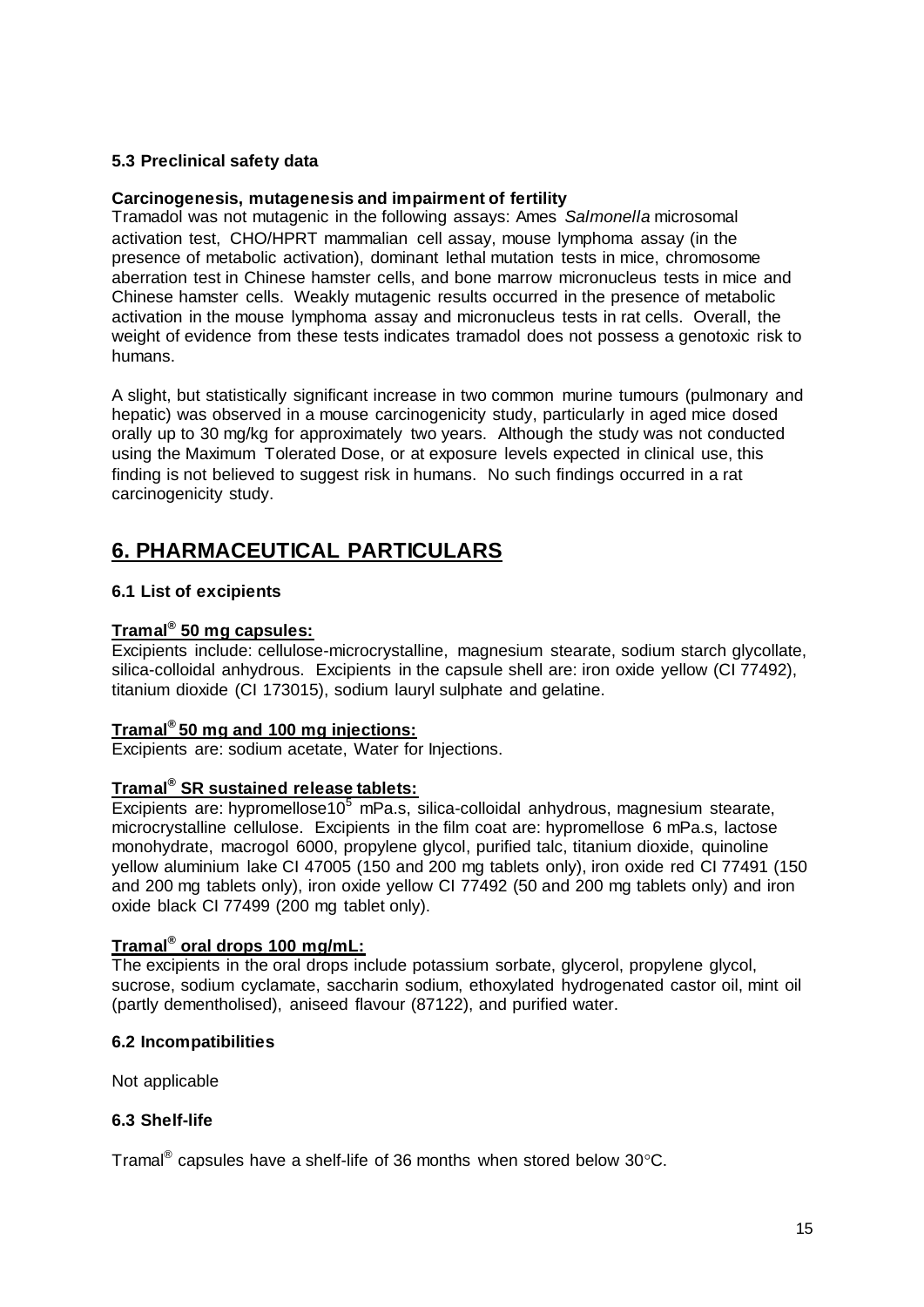Tramal<sup>®</sup> solution for injection and Tramal<sup>®</sup>SR 100, 150 and 200 mg tablets have a shelf-life of 60 months when stored below  $30^{\circ}$ C.

Tramal® SR 50 mg tablets have a shelf life of 36 months when stored below 30°C.

Tramal<sup>®</sup> oral drops have a shelf-life of 36 months when stored below 30°C. Protect from light

### **6.4 Special precaution for storage**

For storage conditions of the medicine, see section 6.3

### **6.5 Nature and contents of container**

Tramal $^{\circledR}$  50mg immediate release capsules-packs of 6, 10, 20, 30 and 50 capsules.

Tramal<sup>®</sup> 50, solution for injection-pack containing 5 ampoules of 1 mL each.

Tramal<sup>®</sup> 100, solution for injection-pack containing 5 ampoules of 2 mL each.

Tramal® SR 50 mg, 100 mg, 150 mg and 200 mg sustained release tablets - packs of 20 and 60 tablets.

Tramal<sup>®</sup> oral drops, solution presented in the following bottle sizes: 10 mL with dropper device, 30 mL, 50 mL and 100 mL with dosage pump.

Not all pack sizes may be marketed.

## **6.6 Special precautions for disposal**

Tramal® capsules

If your doctor tells you to stop taking TRAMAL ® capsules or it passes its expiry date, ask your pharmacist what to do with any TRAMAL ® capsules that are left over.

Tramal® solution for injection

If your doctor tells you to stop taking TRAMAL ® or it passes its expiry date, ask your pharmacist what to do with any TRAMAL<sup>®</sup> that is left over.

Tramal® oral drops

If the packaging is damaged, return it to your pharmacist for disposal. If your doctor tells you to stop taking this medicine or the expiry date has passed, ask your pharmacist what to do with any Tramal® oral drops that is left over.

Tramal® SR tablets

If your doctor tells you to stop taking this medicine or the expiry date has passed, ask your pharmacist what to do with any Tramal® SR that is left over.

## **7. MEDICINE SCHEDULE**

Prescription-only Medicine

## **8. SPONSOR**